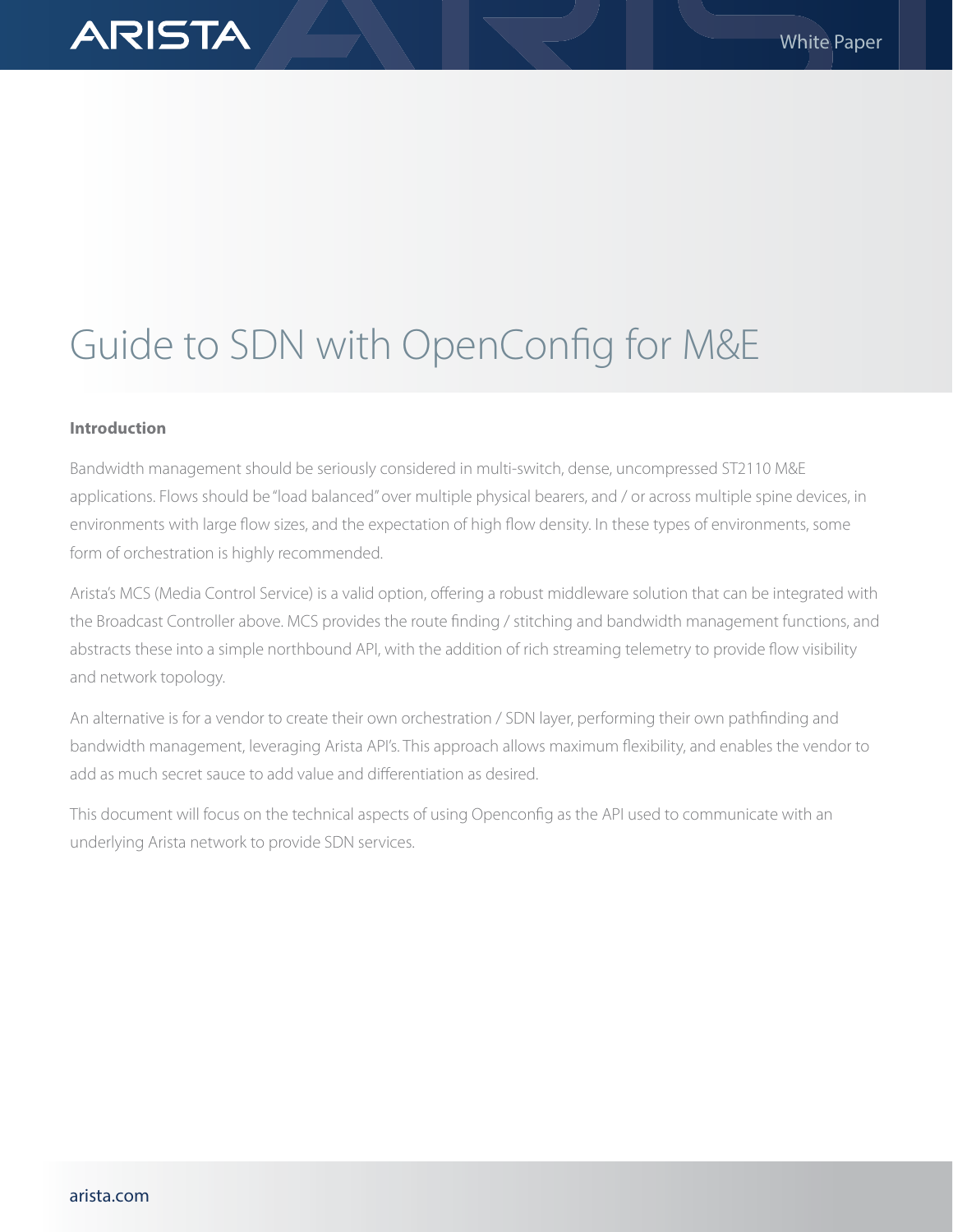### **Network / Host Connection Models**

**ARISTA** 

Arista is flexible with the way switch topologies are built, and how hosts are connected. A strong recommendation would be to use standard layer 3 routed connectivity, leveraging ECMP, for inter-switch connectivity. You can use the standard Arista L3 UCN guide to drive choices for the unicast base config.

The rest of this document will assume that multi-switch topologies - hub and spoke, leaf and spine for example, will be connected using layer 3, routed ports.

Hosts can be connected either with switchports, or routed ports ( as shown in Figure 1) - we can deliver to routed ports using static multicast routing, and to switchports, using static snooping entries.



*Figure 1: L2 and L3 Senders and Receivers*

## **Switch Config Prerequisites**

The configuration examples here assume the CLI changes are mandatory from EOS version 4.23 onwards. For more info about the differences, please see this field notice.

#### **Enabling management interfaces**

#### Enabling gNMI:

The following CLI will enable the switch to receive and act on gNMI (gRPC Network Management Interface) connections. By default, any management or front panel port connection that provides the appropriate reachability can be used.

```
management api gnmi
    transport grpc default
```
If the management connection is in non-default VRF, then we have to specify the vrf name in this config as shown below:

```
management api gnmi
    transport grpc default
    vrf <vrfName>
```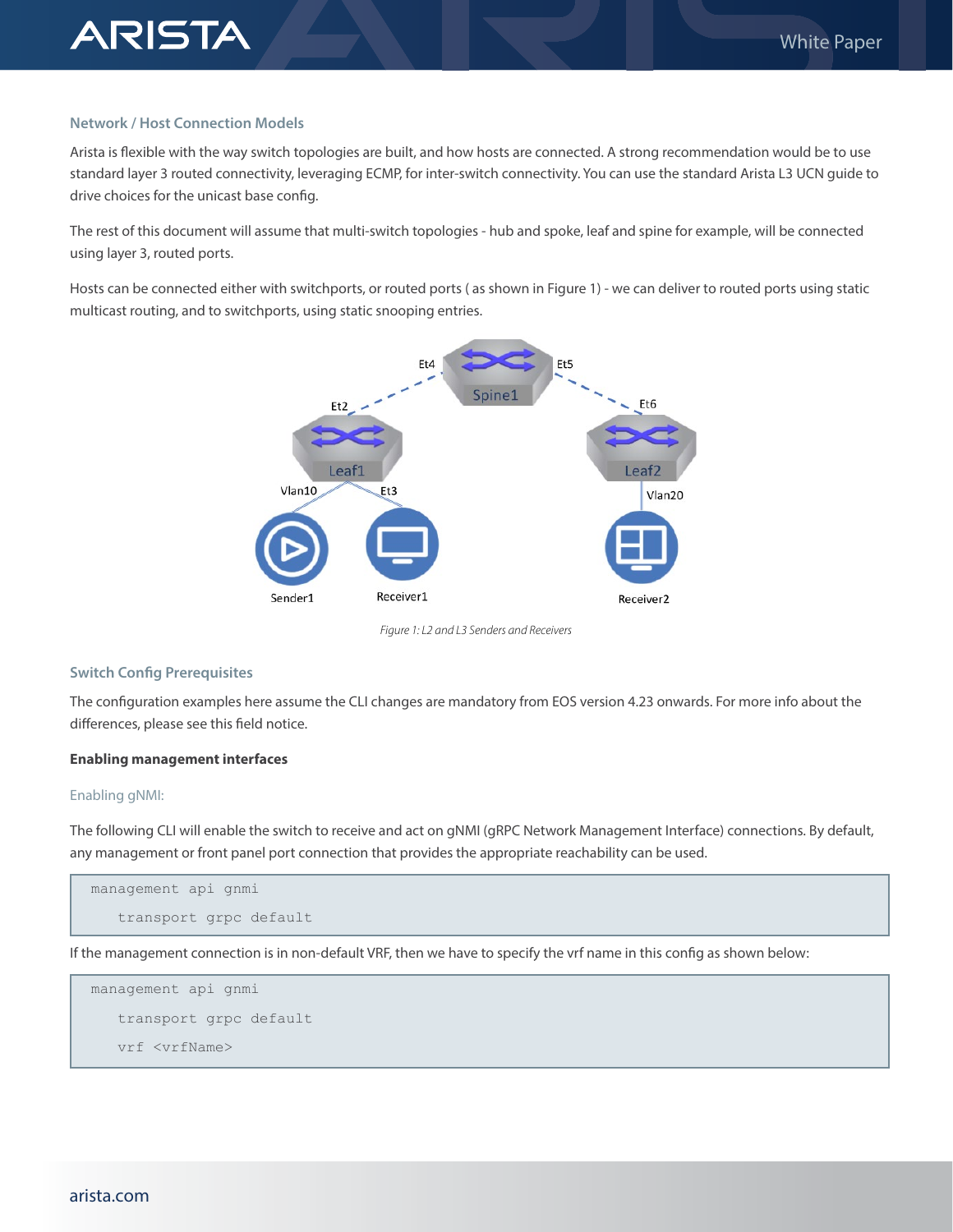

#### **Enabling Static Multicast**

**ARISTA** 

For each layer 3 interface where static multicast is planned to be used - whether that is a routed host, routed up/downlink, or SVI (for L2 attached hosts) - it should be enabled per interface basis, in order to ensure that the static routed multicast is forwarded. Below, you can see examples for the different use-cases: (Note for clarity, other config, such as PTP has been omitted)

Routed host, or routed up/downlink:

```
interface Ethernet52/1
    description media-spine-1
    no switchport
    ip address 172.24.125.14/30
    multicast ipv4 static
```
SVI supporting L2 attached hosts:

```
interface Vlan2252
    ip address 172.24.225.17/28
    multicast ipv4 static
```
#### **OpenConfig**

#### **Basics**

OpenConfig ([https://openconfig.net\)](https://openconfig.net) describes a "consistent set of vendor-neutral data models (written in YANG) based on actual operational needs from use cases and requirements from multiple network operators". These data models are then used for both device configuration, status, and streaming telemetry operations. You can find more info on the openconfig models [here.](https://openconfig.net/projects/models/)

Arista uses these models where possible, however, when official models are not available, and customers need extended capabilities, Arista can support its own private models. Static multicast routing and snooping capabilities fall into this category.

The OpenConfig model approach does not mandate the communication transport method, and a strength is indeed the ability for vendors and implementers to choose from a variety of transport options.

We recommend using gNMI , which provides a secure, connected, high performance transport, and can be used for configuration, status collection and streaming telemetry. The gNMI spec can be found [here.](https://tools.ietf.org/html/draft-openconfig-rtgwg-gnmi-spec-01)

An easy to use command line app for gNMI can be found here, and this allows for simple and quick prototyping of configuration, monitoring and telemetry streaming. There are various libraries that will allow you to simply integrate gNMI programmatically, this python one for example [https://github.com/aristanetworks/pyopenconfig/tree/master/pyopenconfig.](https://github.com/aristanetworks/pyopenconfig/tree/master/pyopenconfig)

For the examples in this document, the gNMI command line app described earlier is used.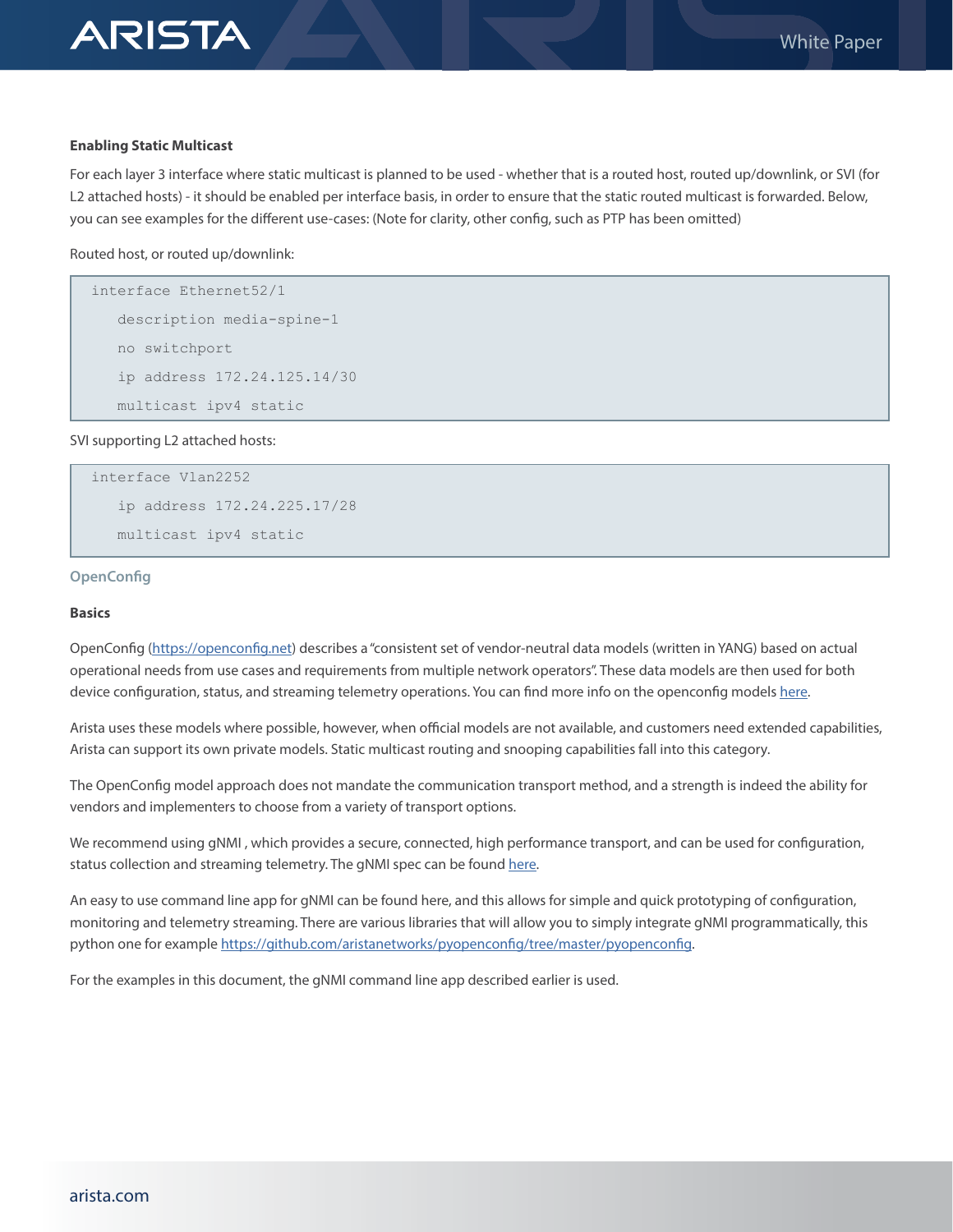# **So, what can we do with OpenConfig using gNMI?**

The basic constructs are:

**ARISTA** 

- **• Capabilities.** Enables the gNMI client to determine the set of models that are supported by the target.
- **• Get.** Used by a client to retrieve the current snapshot of the status of the path accessed
- **• Set.** Umbrella term to do Delete/Replace/Update operation
	- › **Delete.** Used by a client to remove configuration sections
	- › **Replace.** Used by a client to fully replace config sections with new contents
	- › **Update.** Used to add new content to a config section (Note Update does not rewrite the config section, it only appends to the existing config section. If there is a need to completely rewrite the config section, Replace or Delete+Update must be used)
- **• Subscribe.** Used by a client to subscribe to real-time streaming telemetry.

## Recommendations for High Performance:

When building your own Bandwidth Management Orchestration solution, to achieve High performance output following are the recommendations,

- Build your own gNMI client rather than using pre-built gNMI clients.
	- › Pre-built gNMI clients are great while starting with OpenConfig but for a production ready scalable system it is recommended to build your own client using a high performance programming language
- Group as many operations as possible within a single gNMI transaction
	- › Each transaction will incur protocol related transportation costs. So this can be worked around if the Orchestration solution can group as many operations as possible within a single gNMI transaction
- Initialise the gNMI connection once and keep it open as long as possible for subsequent transactions.
	- › Every new gNMI connection has to go through AAA authentication. Arista switches cache the AAA sessions so subsequent transactions using the same connection and username/password do not need to go through AAA authentication again.
- Pick a programming language that allows parallel (or near-parallel) programming. This provides a huge performance boost if performing multi-switch operations where hundreds of route updates can be pushed in a fraction of the time as opposed to serially programming every switch one at a time.

## Look out for:

As, within a single gNMI transaction we can perform multiple operations, care must be taken to validate syntax and the existence of an entity on the switch before pushing the config. If there are any syntax errors, the whole transaction will fail.

If there are any errors in the route path update (missing entity fields), the transaction is silently accepted with possible undesired changes pushed to the config. So caution must be taken to make sure the entity that needs updating is present before pushing the config.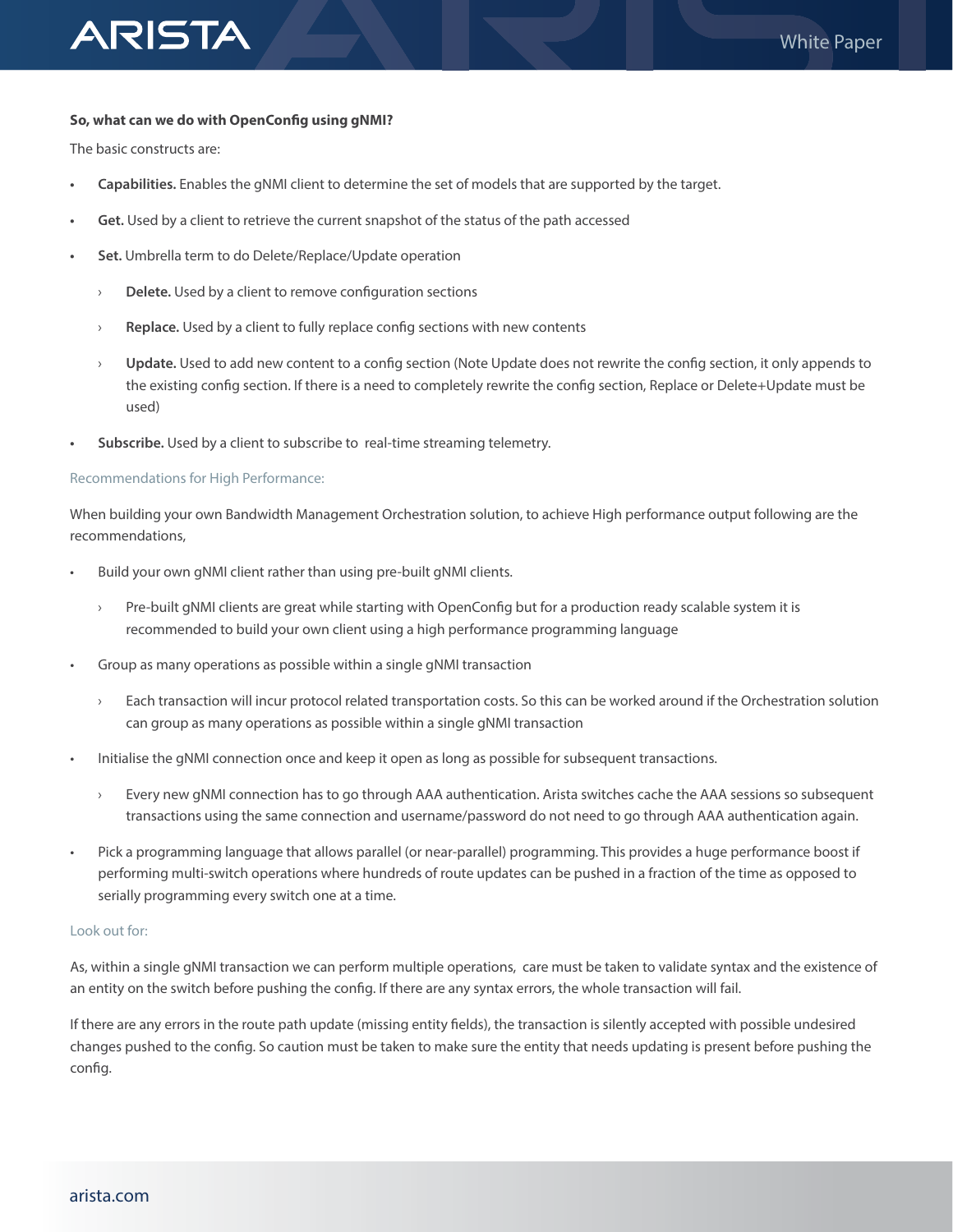

For example, this happens when we have missing IIF/OIF or invalid interfaces for a stream that doesn't exist on the switch. OpenConfig does not validate the data itself, but just the required schema. Responsibility for validating the data lies within the Orchestration level.

Consider the following update , where OIF is a routed port Ethernet54. But Leaf1 does not have Ethernet54 and has only Ethernet54/1. This update is accepted and configured on the switch with no validation.

```
# gnmi -addr Leaf1:6030 -username admin -password admin replace "/arista/
eos/routing/multicast/routeconfig/static/vrfConfig[vrfName=default]/
staticMcastRoute[key-g=239.1.1.1/32][key-s=10.10.10.1/32]" '{
    "key-g": "239.1.1.1/32",
    "key-s": "10.10.10.1/32",
    "iif": "Ethernet1",
    "toCpu": false,
    "routePriority": 255,
    "oifs": [{
           "index": "Ethernet54",
           "value": false
    }]
}'
```
Possible error scenario of the above example, is when we try to create a route and the update field does not have IIF or OIF populated, the corresponding field on the switch will look empty, thereby appearing like an orphaned/dangling flow. In the following example, a dangling static route entry is created.

```
# gnmi -addr Leaf1:6030 -username admin -password admin replace "/arista/
eos/routing/multicast/routeconfig/static/vrfConfig[vrfName=default]/
staticMcastRoute[key-g=239.1.1.1/32][key-s=10.10.10.1/32]" '{
    "key-g": "239.1.1.1/32",
    "key-s": "10.10.10.1/32",
   "iif": "Ethernet1",
    "toCpu": false,
    "routePriority": 255
}'
```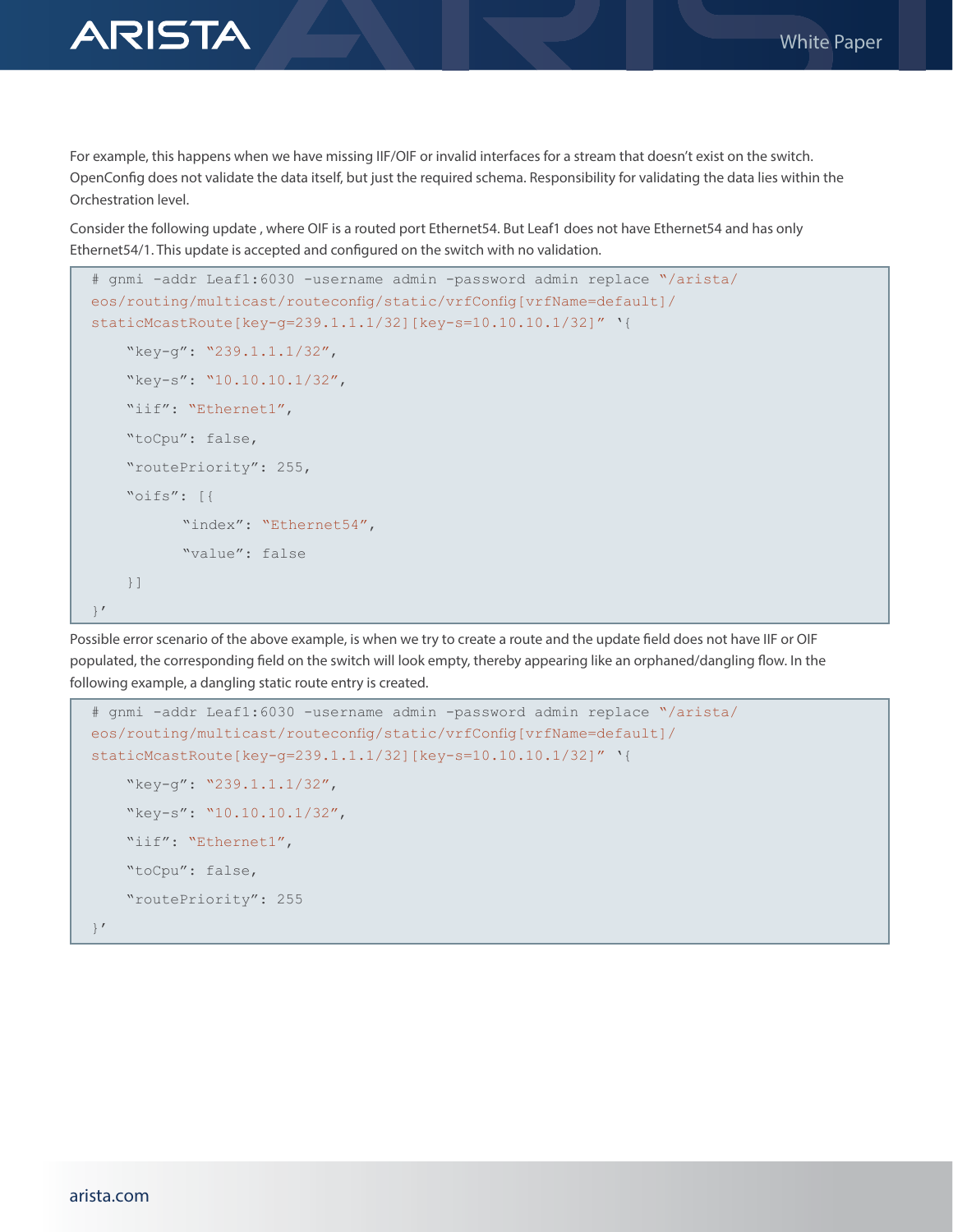#### **gNMI app command:**

**ARISTA** 

Using the [gnmi](https://github.com/openconfig/gnmi) app as an example, here is the syntax of a replace command:

```
gnmi -addr Leaf1:6030 -username admin -password admin replace "/arista/
eos/routing/multicast/routeconfig/static/vrfConfig[vrfName=default]/
staticMcastRoute[key-g=237.1.1.1/32][key-s=10.10.10.10/32]" '{
     "key-g": "237.1.1.1/32",
     "key-s": "10.10.10.10/32",
    "iif": "Ethernet1",
     "toCpu": false,
     "routePriority": 255,
     "oifs": [{
     "index": "Ethernet2",
     "value": false
     }, {
      "index": "Ethernet3",
      "value": false
     }, {
     "index": "Ethernet4",
      "value": false
     }]
}'
```
Dissecting the full command, it can be split into three sections - command, path and contents

*Command:* In this case, it's a *replace*.

gnmi -addr [Leaf1:6030](http://10.90.227.11:6030/) -username admin -password admin **replace**

*Path*: This is the path for setting a static multicast route, in the default VRF, for the (S,G) = (10,10,10,10/32, 237.1.1.1/32).

"/arista/eos/routing/multicast/routeconfig/static/vrfConfig[vrfName=default]/ staticMcastRoute[key-g[=237.1.1.1/32\]\[key-s=10.10.10.10/32\]](http://237.1.1.1/32%5D%5Bkey-s=10.10.10.10/32)"

*Contents*: Now we describe the contents for the static routing instruction for the (S,G) described in the path:

```
'{"key-g": "237.1.1.1/32", "key-s": "10.10.10.10/32", "iif": "Ethernet1", "toCpu": 
false, "routePriority": 255, "oifs": [{"index": "Ethernet2", "value": false},{"index": 
"Ethernet3", "value": false},{"index": "Ethernet4", "value": false}]}'
```
The example describes how to configure a static route from "Ethernet1" - the iif, to be forwarded to "Ethernet2, 3 and 4" - the oifs.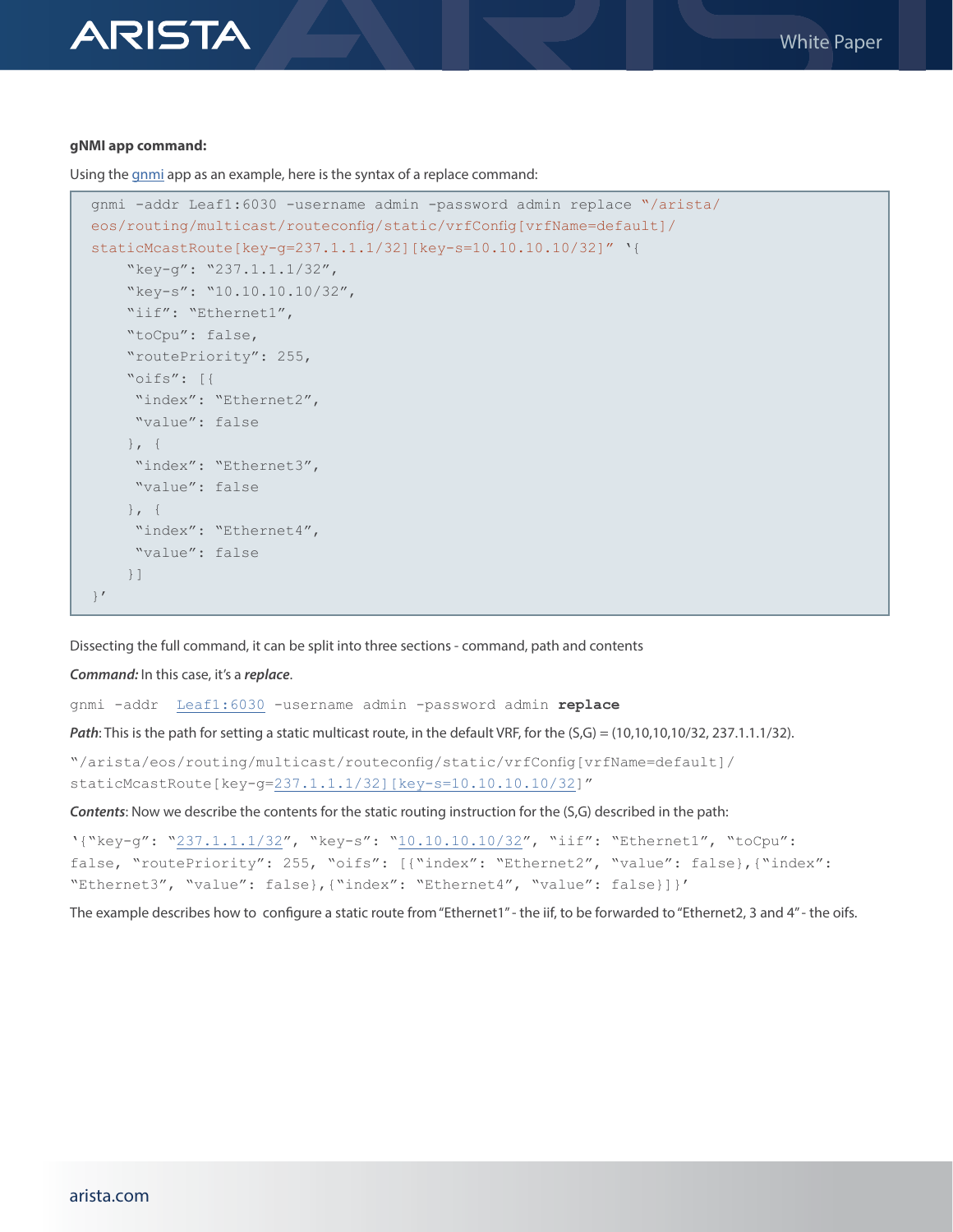## **Examples of manipulating static paths going through the fabric**

#### **L3 Routed Path Management**

**ARISTA** 

L3 routed connections would be used for:

- Directing flows from routed source ports to routed uplinks
- Directing flows from routed downlinks to routed destination ports
- Directing flows from source SVI's to routed uplinks
- Directing flows from routed downlinks to destination SVI's
- Directing flows from (local) source SVI's to destination SVI's



To try a few sample workflows on Figure2 topology, that cover the above connections,

1. Create a new route from Sender1 to Receiver1 (S,G = 10.10.10.1/32, 239.1.1.1)

Routes will go from routed ports Ethernet1 to Ethernet3. We'd suggest using the 'replace' attribute as this will create the new entry, and replace anything that was previously there.

```
# gnmi -addr Leaf1:6030 -username admin -password admin replace "/arista/
eos/routing/multicast/routeconfig/static/vrfConfig[vrfName=default]/
staticMcastRoute[key-g=239.1.1.1/32][key-s=10.10.10.1/32]" '{
     "key-g": "239.1.1.1/32",
     "key-s": "10.10.10.1/32",
    "iif": "Ethernet1",
     "toCpu": false,
     "routePriority": 255,
     "oifs": [{
      "index": "Ethernet3",
      "value": false
     }]
}'
```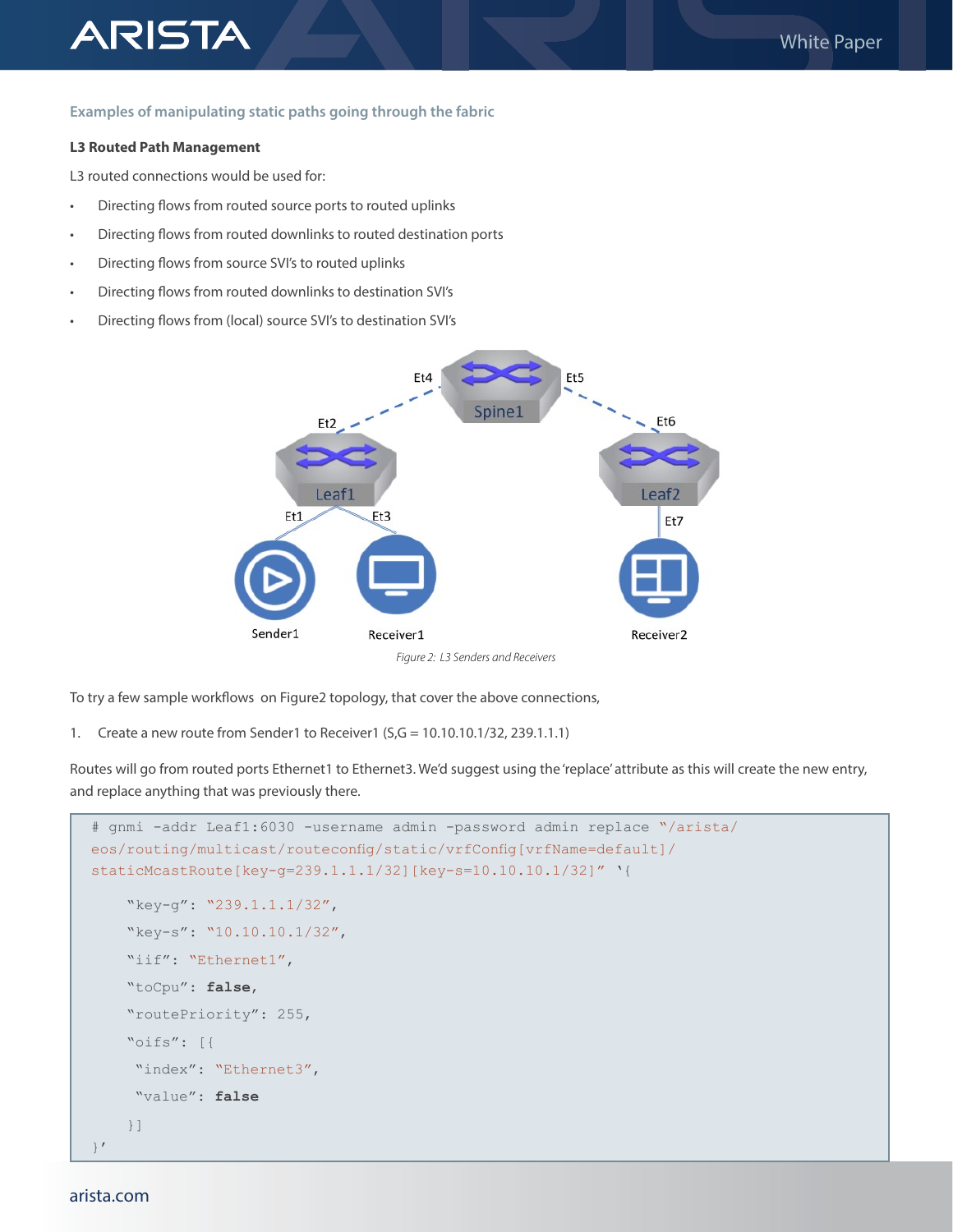

Note: While constructing static multicast routes routePriority needs to be set to 255 which gives this configuration the highest priority.

2. Create a new route from Sender1 to Receiver2  $(S, G = 10.10.10.1/32, 239.1.1.1)$ 

This would require sending 3 gNMI requests to 3 different devices (Leaf1, Spine, Leaf2). Orchestration layer can choose to optimise the On leaf1, the route will go from routed ports Ethernet1 to Ethernet2. Here we will use the **'update'** attribute, as it will update our existing ip route without impacting the existing route to Ethernet3.

```
# gnmi -addr Leaf1:6030 -username admin -password admin update "/arista/
eos/routing/multicast/routeconfig/static/vrfConfig[vrfName=default]/
staticMcastRoute[key-g=239.1.1.1/32][key-s=10.10.10.1/32]" '{
    "key-g": "239.1.1.1/32",
    "key-s": "10.10.10.1/32",
    "iif": "Ethernet1",
    "toCpu": false,
    "routePriority": 255,
    "oifs": [{
           "index": "Ethernet2",
           "value": false
    }]
}'
```
On Spine, the route will go from routed ports Ethernet4 to Ethernet5. Here we can use the **'replace'** attribute as it is a new desired route.

```
# gnmi -addr Spine:6030 -username admin -password admin replace "/arista/
eos/routing/multicast/routeconfig/static/vrfConfig[vrfName=default]/
staticMcastRoute[key-g=239.1.1.1/32][key-s=10.10.10.1/32]" '{
    "key-g": "239.1.1.1/32",
    "key-s": "10.10.10.1/32",
    "iif": "Ethernet4",
   "toCpu": false,
    "routePriority": 255,
    "oifs": [{
          "index": "Ethernet5",
           "value": false
    }]
}'
```
On Leaf2, the route will go from routed ports Ethernet6 to Ethernet7 connecting the receiver. Here we can use the **'replace'** attribute as it is a new desired route.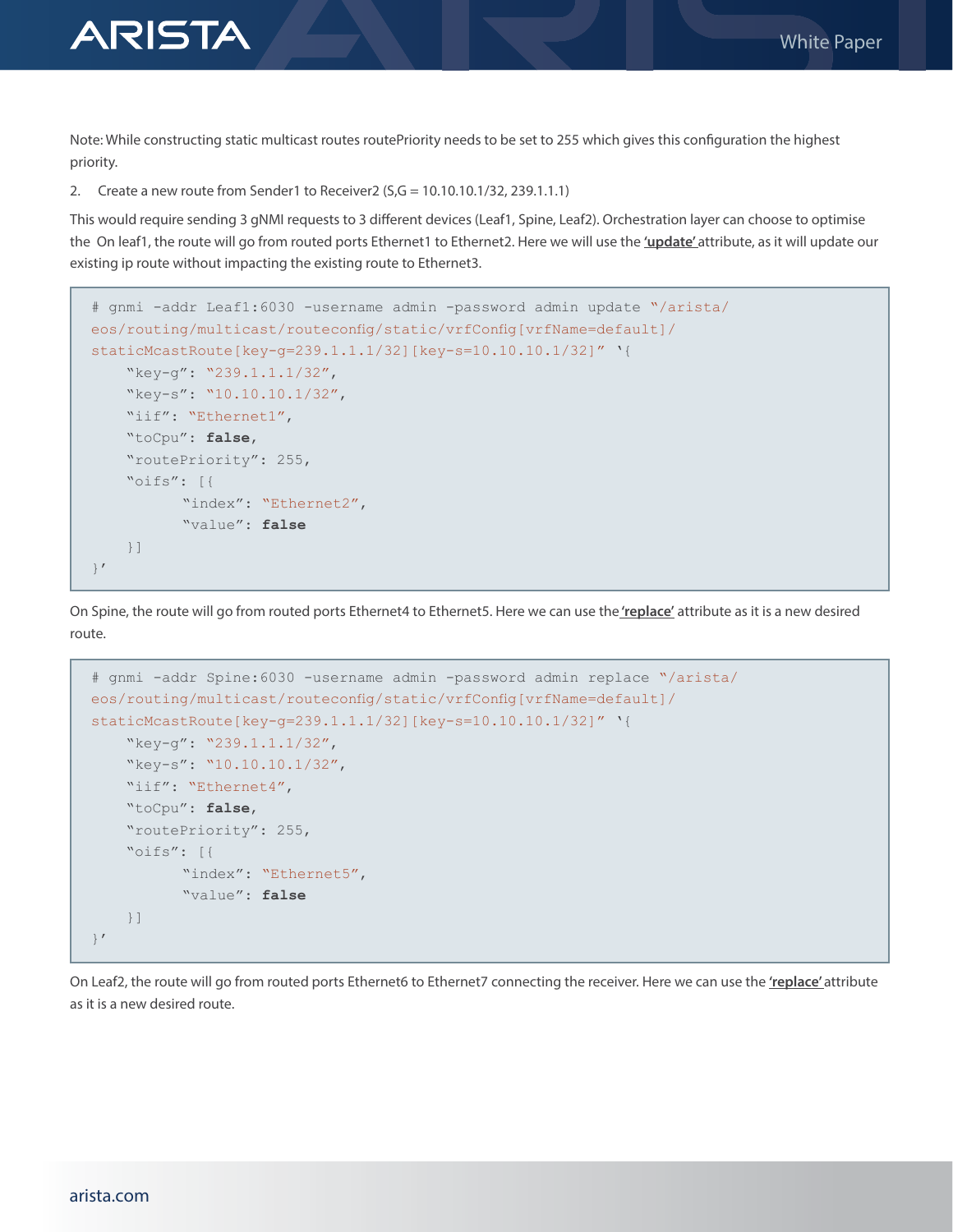

#### 3. To Delete route to Receiver1

}'

Action required is to delete the oif to Ethernet3 on Leaf1. This will make sure the stream to Receiver2 on Leaf2 is untouched. Use only 'delete' operation here and not 'replace'. Though 'replace' will converge to the desired end state of retaining the uplink Ethernet port Ethernet2, it will momentarily remove the entire config including the route to Ethernet2 and then add Ethernet2 back . This will cause traffic disruption.

```
# gnmi -addr Leaf1:6030 -username admin -password admin delete "/arista/
eos/routing/multicast/routeconfig/static/vrfConfig[vrfName=default]/
staticMcastRoute[key-g=239.1.1.1/32][key-s=10.10.10.1/32]/oifs[index=Ethernet3]"
```
## Delete route to Receiver2

Action required is to delete routes on all three devices, Leaf1, Spine and Leaf2. Deletion of the entire route can be done as follows.

```
gnmi -addr Leaf1:6030 -username admin -password admin delete "/arista/
eos/routing/multicast/routeconfig/static/vrfConfig[vrfName=default]/
staticMcastRoute[key-g=239.1.1.1/32][key-s=10.10.10.1/32]"
```
Similar to setting routes on 3 devices, the above delete should also be issued to the three devices.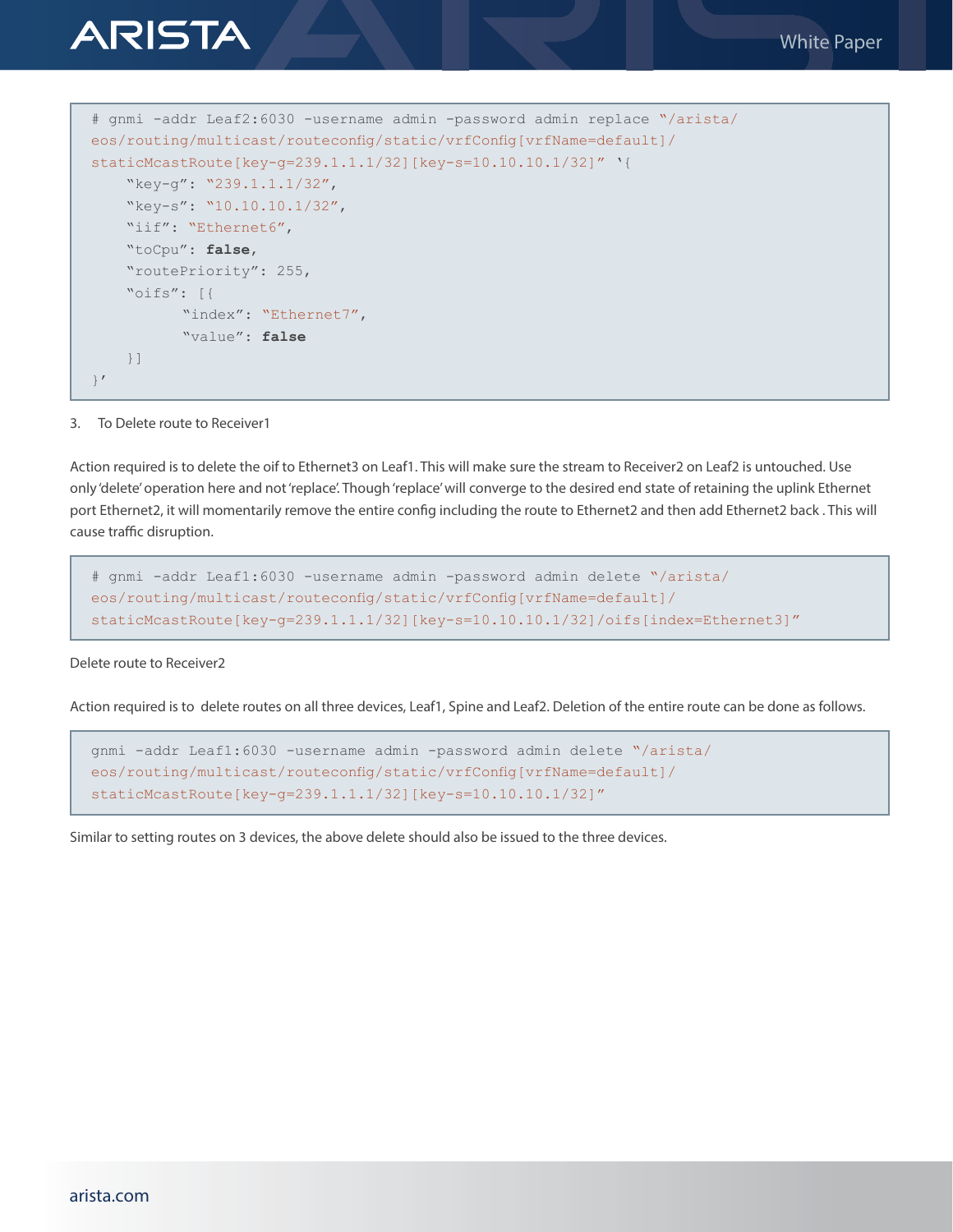

## **Topology with Source and Destination SVIs:**



*Figure 1: L2 and L3 Senders and Receivers*

In this new case instead of using routed Ethernet ports in iif/oif SVI are used in respective fields.

1. Route on Leaf1 from Source SVI Vlan10 connected to Sender1 to routed port Ethernet3 connected to Receiver1

```
# gnmi -addr Leaf1:6030 -username admin -password admin replace "/arista/
eos/routing/multicast/routeconfig/static/vrfConfig[vrfName=default]/
staticMcastRoute[key-g=239.1.1.1/32][key-s=10.10.10.1/32]" '{
     "key-g": "239.1.1.1/32",
     "key-s": "10.10.10.1/32",
     "iif": "Vlan10",
     "toCpu": false,
     "routePriority": 255,
     "oifs": [{
     "index": "Ethernet3",
      "value": false
     }]
}'
```
#### **L2 Destination Path Management**

L2 static snooping entries would be used for:

• Directing flows from SVI's to L2 hosts(receivers) in that SVI

Assuming the flow is either sourced in the target SVI, or has been statically routed to the SVI already, then static snooping can be used to deliver to the L2 attached host. For example, if Ethernet8 is configured as part of Vlan200 and is routed as a multicast receiver, then a snooping entry for 237.1.1.1 is added to Vlan200 for interface Ethernet8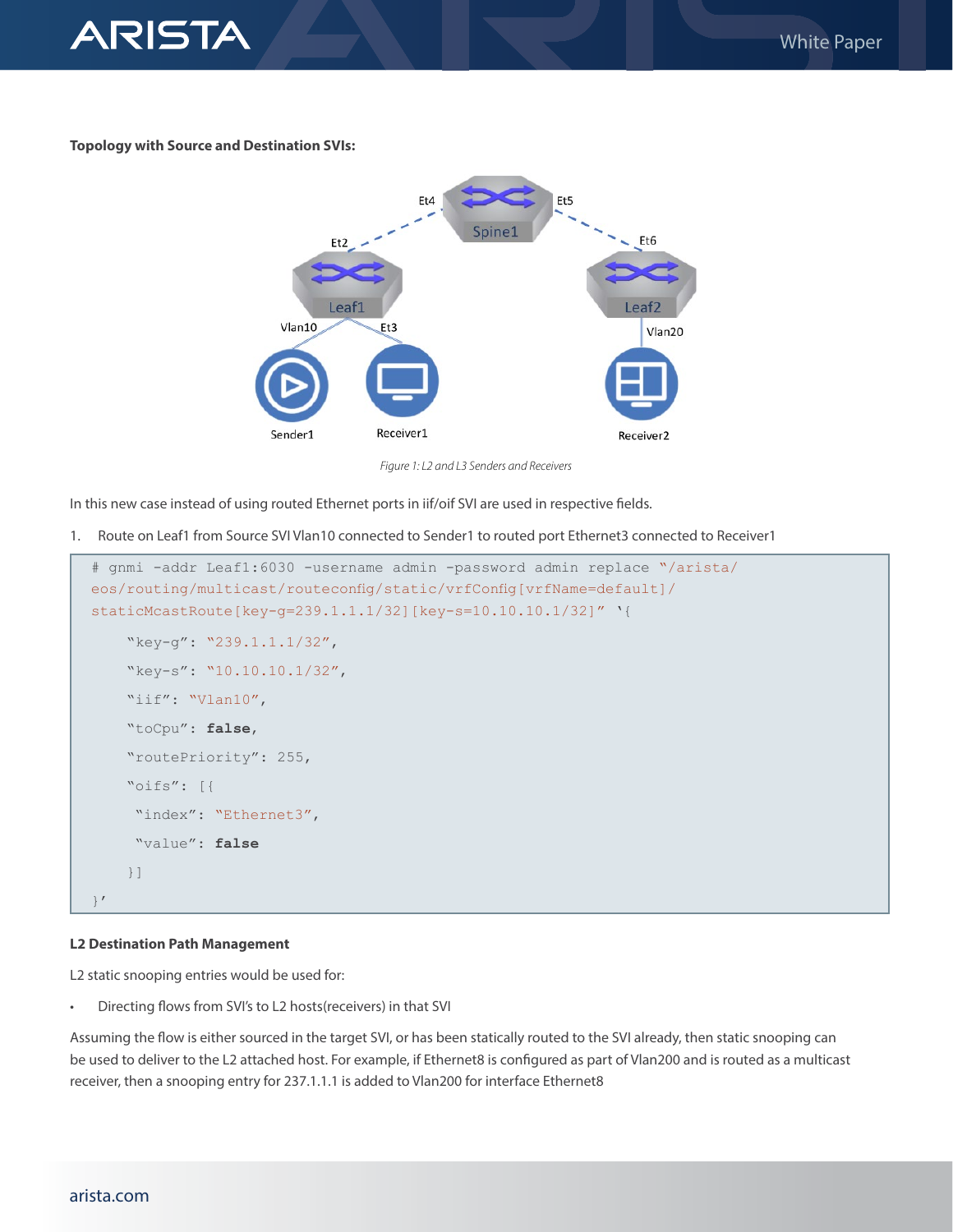

```
gnmi -addr Leaf1:6030 -username "admin" -password "admin" replace "/arista/eos/bridging/
igmpsnooping/config/vlanConfig[vlanId=200]/ipGroup[addr=237.1.1.1]" '{
     "addr": "237.1.1.1",
     "intf": [{
      "index": "Ethernet8",
      "value": true
     }]
}'
```
## **Other considerations**

## **Ingress bandwidth Policing**

Typically, in order to ensure that the Network Controller can perform path-finding and bandwidth management effectively, it's important that the Network Controller can be very sure what bandwidth is being used, and is available, in the network.

A typical approach is to manage / police traffic at ingress, so that the Network Controller can now be confident that it understands all the (significant) traffic in the network.

Approaches will vary, but can include:

- Denying all ingress multicast traffic, except known / desired flows
- Applying IGMP filtering on L2 interfaces to prevent unexpected IGMP joins
- Preventing dynamic multicast routing by not configuring PIM

Policing traffic can be done with OpenConfig. Following sections explore the commands to do the same.

Creating ACL using OpenConfig gNMI

**Create** ACL based policer per flow

```
gnmi -addr Leaf1:6030 -username "admin" -password "admin" update "/acl/acl-sets" '{
    "acl-set": [{
     "acl-entries": {
            "acl-entry": [{
                  "actions": {
                         "config": {
                               "forwarding-action": "ACCEPT",
                               "log-action": "LOG_NONE"
}<br>{}<br>{}
\{x_i\}_{i=1}^n "config": {
                         "sequence-id": 10
\{x_i\}_{i=1}^n "ipv4": {
                         "config": {
                               "destination-address": "239.0.0.32/32",
                               "source-address": "172.1.1.32/32"
```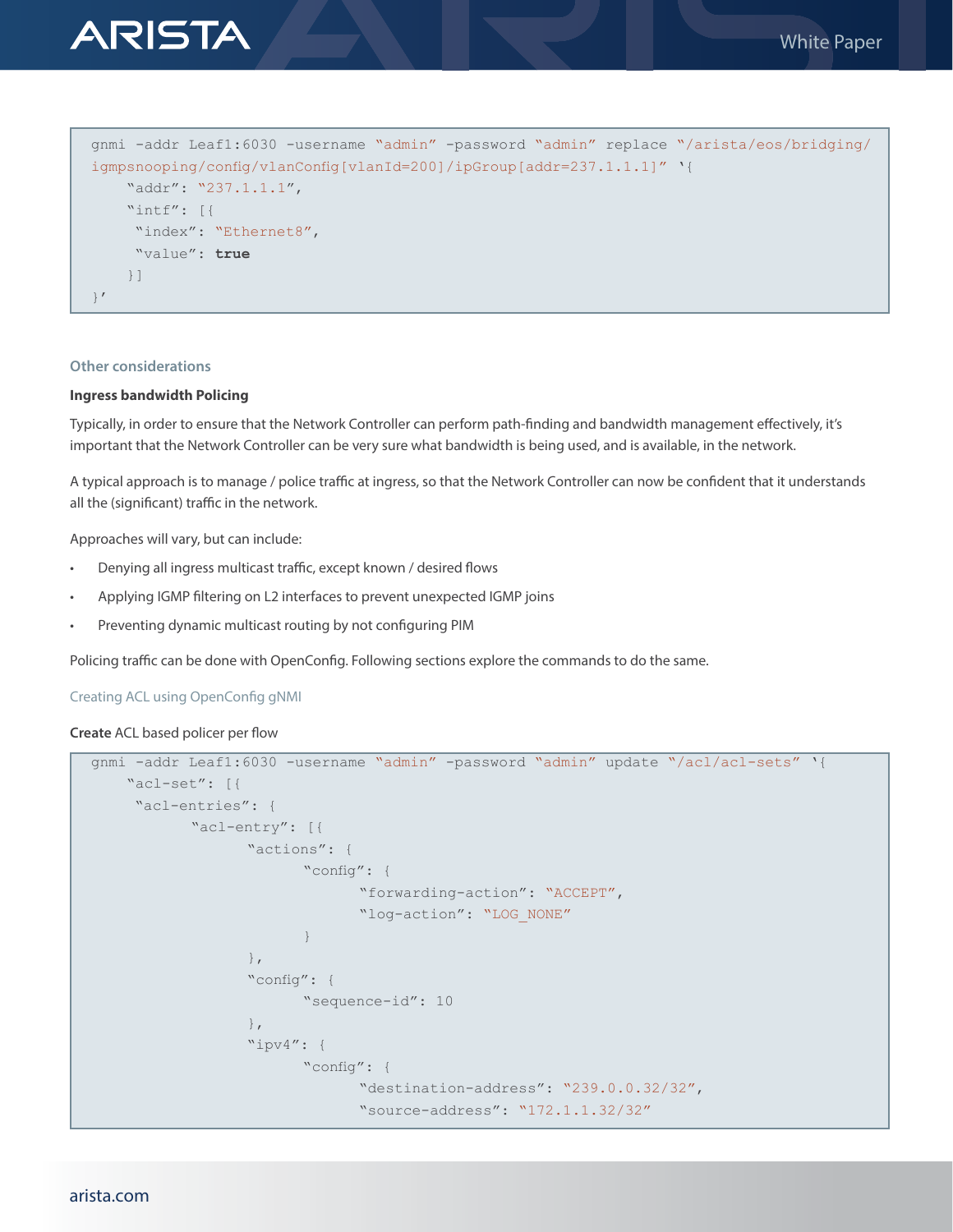

```
 }
\{x_i\}_{i=1}^n "sequence-id": 10
           }]
     },
     "config": {
          "name": "172 1 1 32-239 0 0 32",
           "type": "ACL_IPV4"
     },
    "name": "172 1 1 32-239 0 0 32",
     "type": "ACL_IPV4"
    }]
}'
```
#### To Delete

gnmi -addr Leaf1:6030 -username "admin" -password "arista" delete /acl/acl-sets/aclset[name=172\_1\_1\_32-239\_0\_0\_32][type=ACL\_IPV4]

## Creating Class Maps using OpenConfig gNMI

### Match the above created ACL in class map

```
gnmi -addr Leaf1:6030 -username "admin" -password "arista" update "/arista/eos/qos/acl/
input/cli/cmapType[type=mapQos]" '{
   "arista-exp-eos-qos-acl-config:cmap": [
    {
     "match": [
{f} "option": "matchIpAccessGroup",
           "strValue": "172_1_1_32-239_0_0_32"
 }
    \frac{1}{\sqrt{2}} "matchCondition": "matchConditionAny",
    "name": "172 1 1 32-239 0 0 32"
    }],
   "arista-exp-eos-qos-acl-config:type": "mapQos"
}
```
To Delete

```
gnmi -addr Leaf1:6030 -username "admin" -password "arista" delete /arista/eos/qos/acl/
input/cli/cmapType[type=mapQos]/cmap[name=172_1_1_32-239_0_0_32]
```
## Creating Policy Maps using OpenConfig gNMI

Create a policy map per ingress interface per flow. This can constitute multiple flows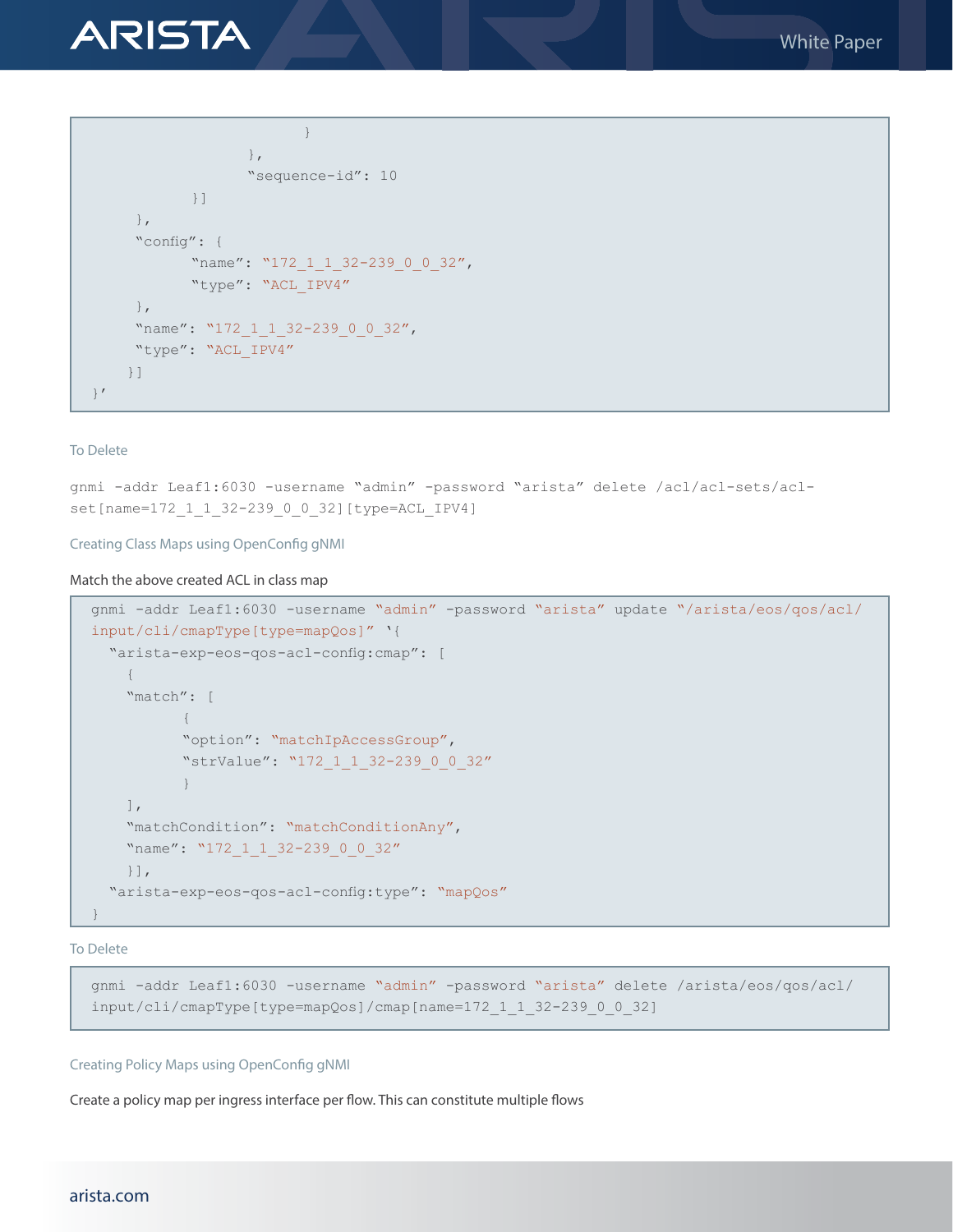

```
gnmi -addr Leaf1:6030 -username "admin" -password "arista" update "/arista/eos/qos/acl/
input/cli/pmapType[type=mapQos]" '
{
  "arista-exp-eos-qos-acl-config:pmap": [
   {
    "classAction": [
{f}"name": "172 1 1 32-239 1 1 32",
           "policer": {
          "bc": 993,
           "bcUnit": "burstUnitKBytes",
           "cir": "8",
          "cirUnit": "rateUnitMbps",
           "cmdVersion": 2,
           "redActions": [
{f} "actionType": "actionSetDrop"
 }
 ]
 }
 }
   \left| \ \right|,
    "classActionDefault": {
          "name": "class-default",
          "policer": {
          "cmdVersion": 1
 }
    },
    "classDefault": {
          "match": [
{f} "option": "matchIpAccessGroup"
 }
 ]
    },
    "name": "Ethernet15"
   }
 \frac{1}{\sqrt{2}} "arista-exp-eos-qos-acl-config:type": "mapQos"
}'
```
To Delete

```
gnmi -addr Leaf1:6030 -username "admin" -password "arista" delete /
arista/eos/qos/acl/input/cli/pmapType[type=mapQos]/pmap[name=Ethernet15]/
classAction[name=172_1_1_32-239_1_1_32]
```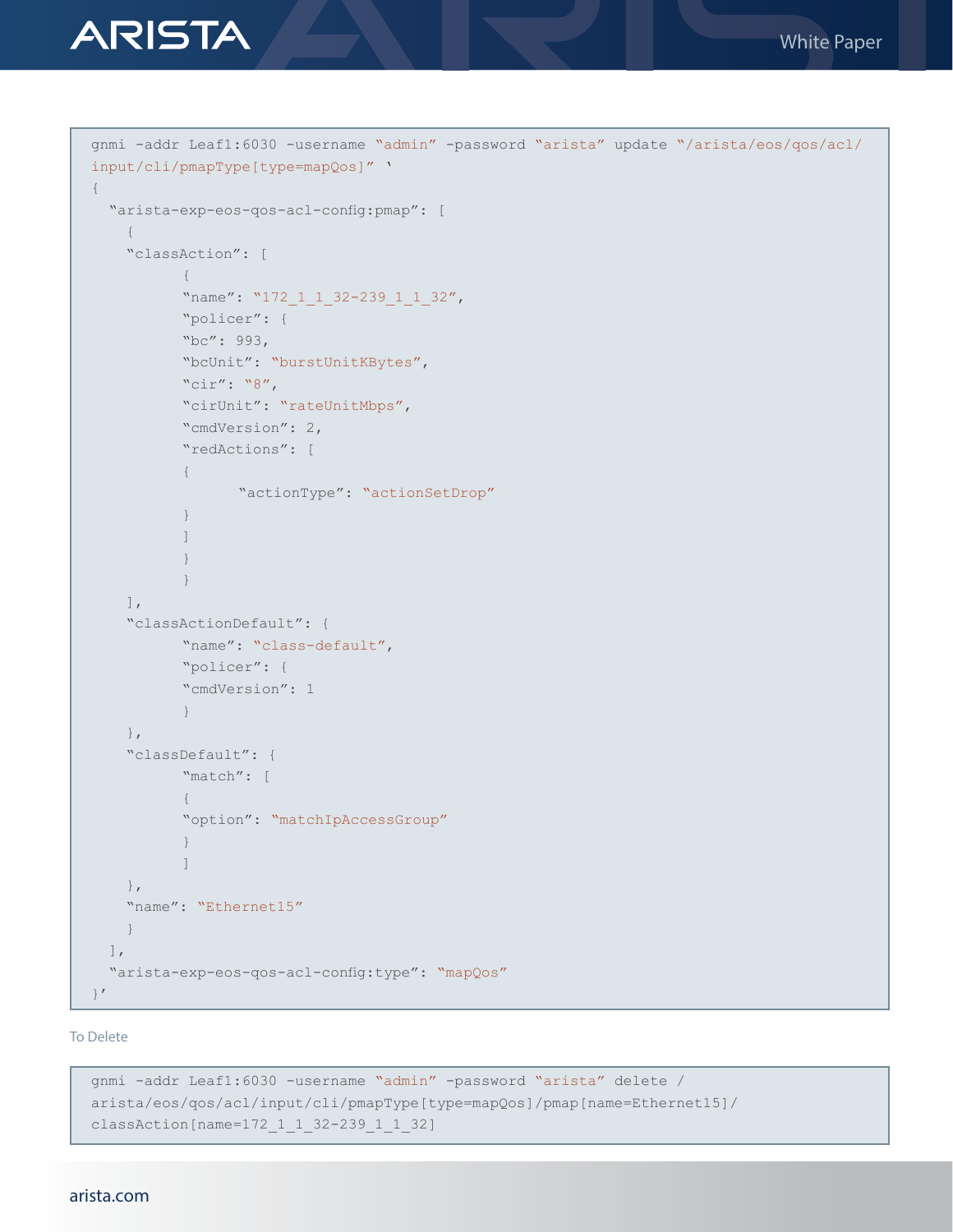

**ARISTA** 

This would remove just the class map of this particular stream but retain the policy-map config for further stream's class-map to be added. So to clear out the policy-map config completely:

## Deleting the entire policer

```
gnmi -addr Leaf1:6030 -username "admin" -password "arista" delete /arista/eos/qos/acl/
input/cli/pmapType[type=mapQos]/pmap[name=Ethernet15]
```
Creating and attaching Service Policy to source Ethernet interface using OpenConfig gNMI

```
gnmi -addr Leaf1:6030 -username "admin" -password "arista" update "/arista/eos/qos/
input/config/cli/servicePolicyConfig[key-direction=input][key-pmapName=Ethernet15][key-
type=mapQos]" '{
   "arista-exp-eos-qos-config:intfIds": [
      {
      "index": "Ethernet15",
       "value": true
      }
 \left| \ \right|,
   "arista-exp-eos-qos-config:key-direction": "input",
   "arista-exp-eos-qos-config:key-pmapName": "Ethernet15",
   "arista-exp-eos-qos-config:key-type": "mapQos"
\vert '
```
## To Delete

gnmi -addr Leaf1:6030 -username "admin" -password "arista" delete /arista/eos/qos/input/ config/cli/servicePolicyConfig[key-direction=input][key-pmapName=Ethernet15][key-type=mapQos]

## **Interoperation with dynamic multicast**

This section is not specific to static multicast configured via openconfig - it's true for all static and dynamic multicast systems, but worth including here nonetheless.

It is not possible to use a mixture of static and dynamic multicast routing operations on the same (S,G). Once an (S,G) has been routed using a static entry, this (S,G) will no longer be available to be routed using dynamic PIM techniques. It is therefore recommended that if dynamic multicast routing via PIM is a requirement in a system where static multicasts are also being stitched (via OpenConfig or even MCS), that static groups encompass one range of multicast groups, and dynamic multicast encompasses another - and there shall be no overlap.